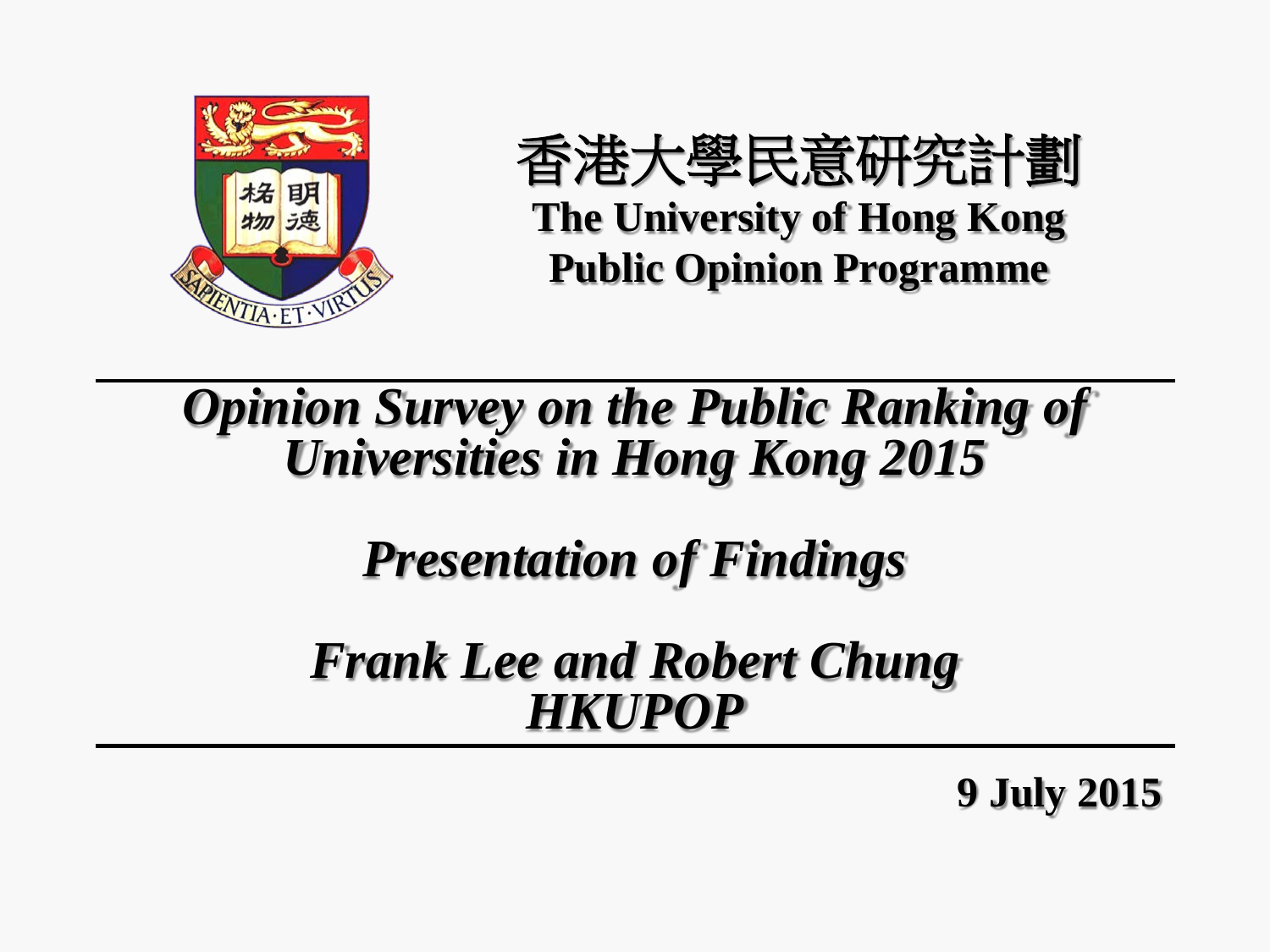# **Background**

- **Commissioned by Media Education Info-tech Co. Ltd. (MEIT, which owns "Education18.com") since 2001, this is the 15th survey in the row.**
- **Key objective is to gauge the general public's perception of eight institutions of higher education funded through University Grants Committee (UGC) plus Hong Kong Shue Yan University and Open University of Hong Kong, as well as their opinions on qualities of university students.**
- **The survey questionnaire was designed by HKU POP after consulting MEIT.**
- **Fieldwork and data analysis conducted independently by POP, but final rankings wholly or partly based on perception figures are compiled independently by MEIT.**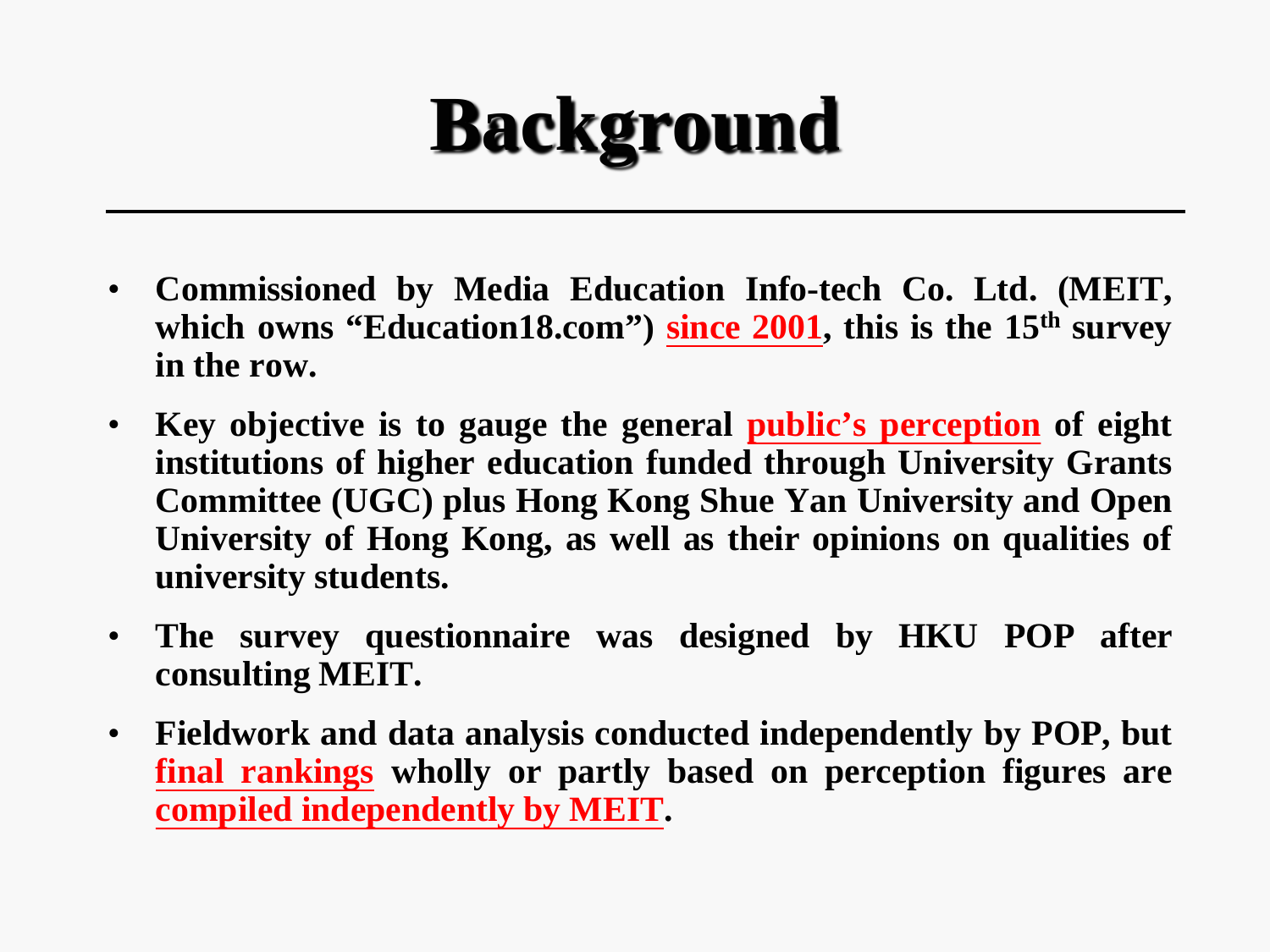## **Contact Information**

| Date of survey:           | May 22 – June 5, 2015                                                                                                                                                                                                         |
|---------------------------|-------------------------------------------------------------------------------------------------------------------------------------------------------------------------------------------------------------------------------|
| <b>Target population:</b> | <b>Cantonese-speaking population of</b><br><b>Hong Kong of age 18 or above</b>                                                                                                                                                |
| <b>Survey method:</b>     | <b>Random telephone survey by real interviewers</b>                                                                                                                                                                           |
| <b>Sample size:</b>       | 1,201 successful cases                                                                                                                                                                                                        |
| <b>Response rate:</b>     | $65.6\%$                                                                                                                                                                                                                      |
| <b>Sampling error:</b>    | Less than $1.4\%$                                                                                                                                                                                                             |
|                           | Weighting method: Data adjusted according to the gender-age<br>distribution of HK population at the 2014 year-<br>end and the educational attainment (highest level<br>attended) distribution collected in the 2011<br>Census |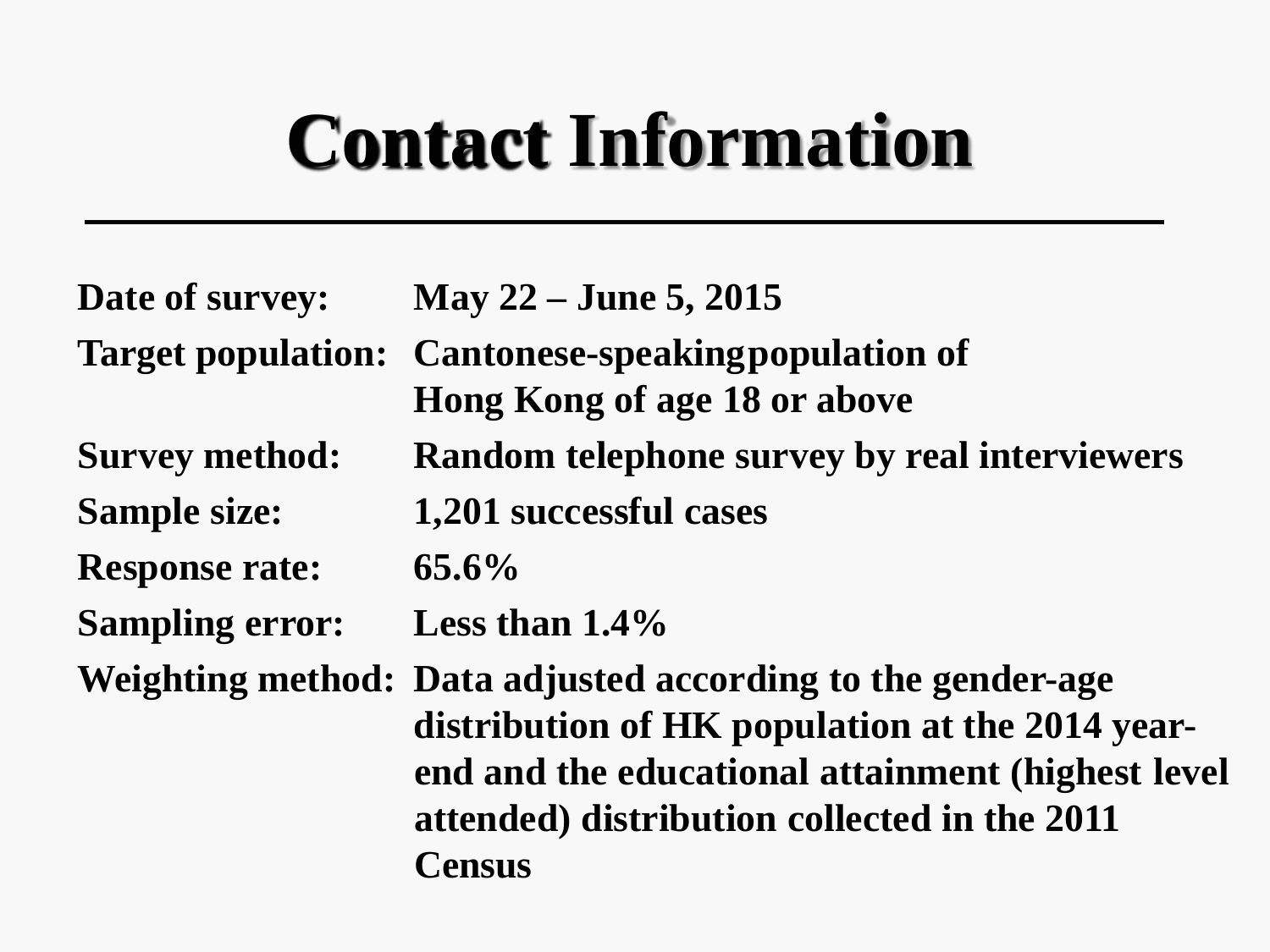## **Public Ratings of Universities**



\* *Recognition rate = No. of raters/total sample*

**Valid samples (2015)**:**934-1,110**

*Changes being statistically significant at 95% confidence level.*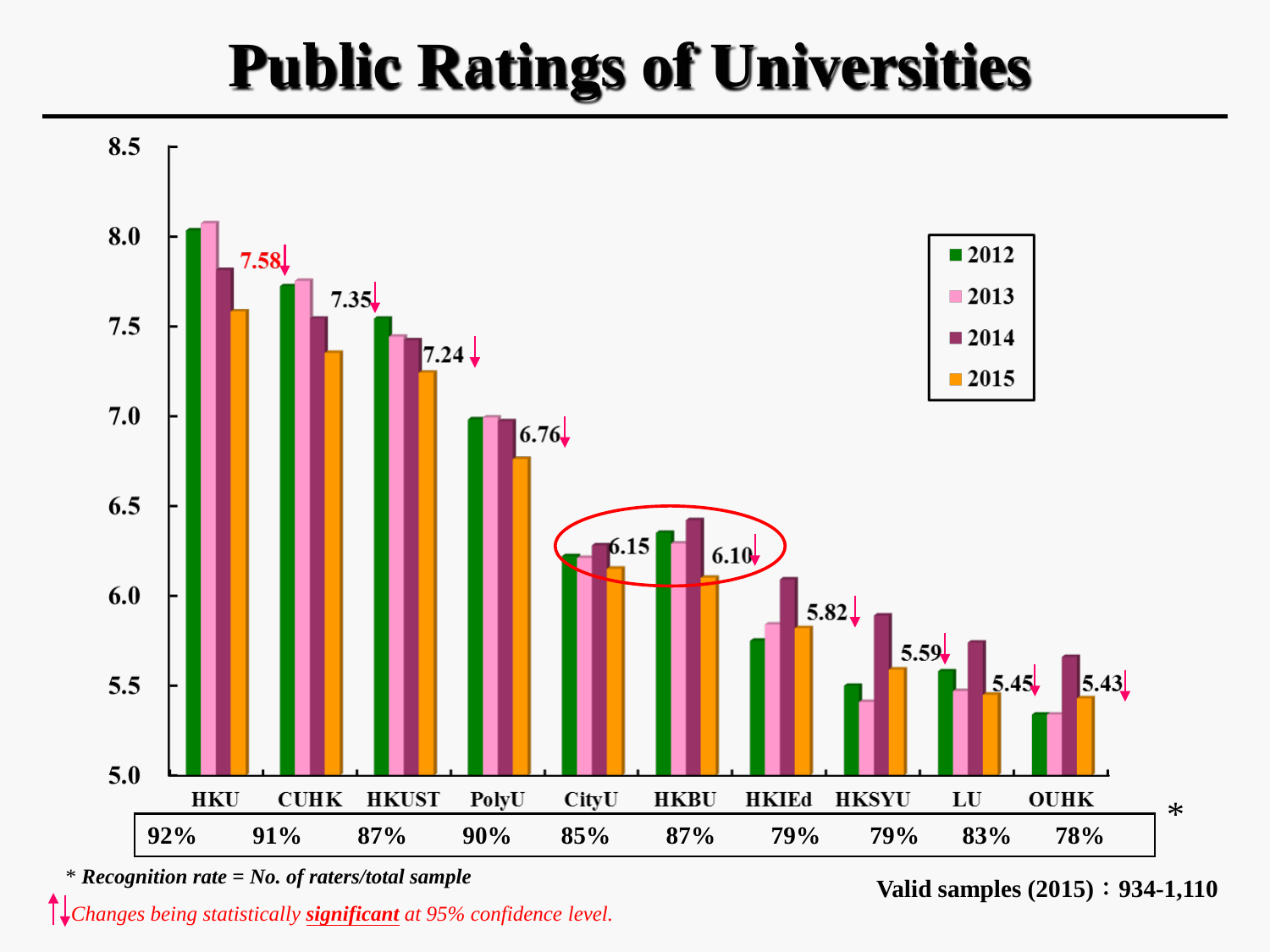### **Public Ratings of University Heads**



•*Recognition rate = No. of raters/total sample*

*Changes being statistically significant at 95% confidence level.*

*Remark: The position of Principal for HKSYU was vacant during the survey period.*

**Valid samples (2014)**:**542 – 1,015**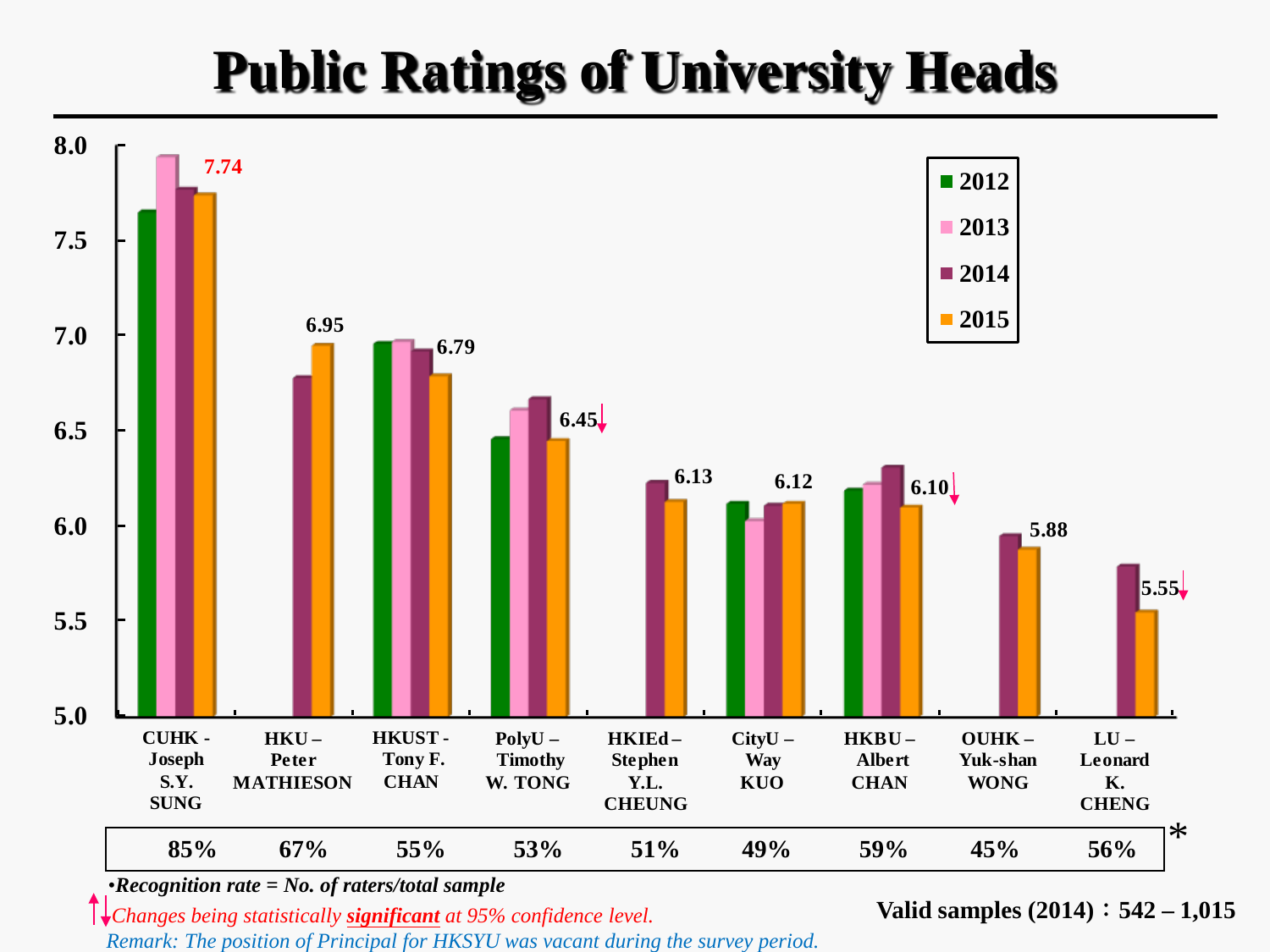### **Perceived Deficiencies of University Students**



 *Changes being statistically significant at 95% confidence level.* **Total samples (2015)**:**1,199** *Note: top 8 responses are shown here.*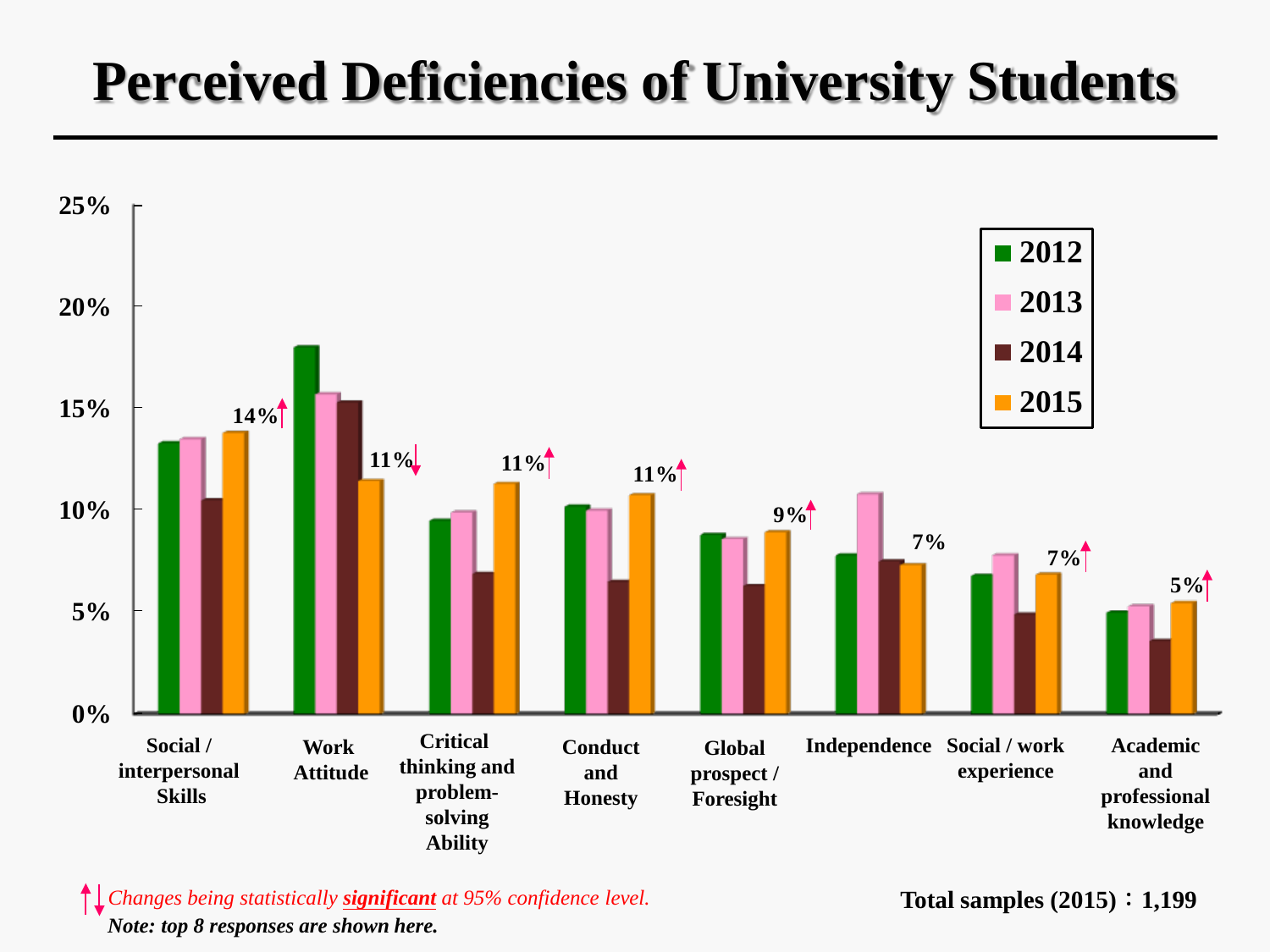#### **Most Preferred University Graduates**

**[Only for respondents involved in recruiting new staff; base = 195]**



**Sampling error at 95% confidence level: +/-7.2%**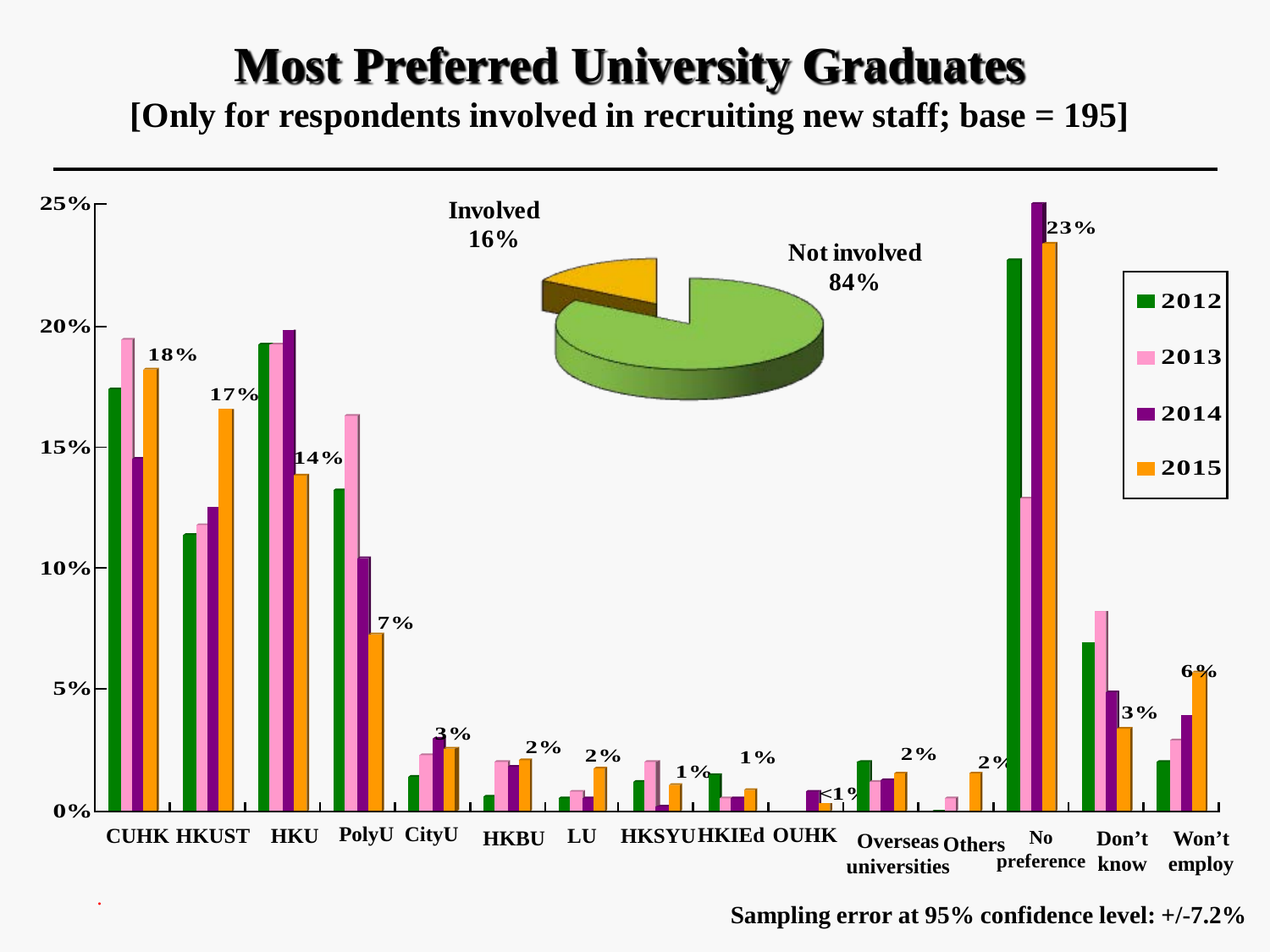#### **Reasons for Graduate Preferences**

**[Only for respondents involved in recruiting new staff and with preferences on university graduates; base = 132]**



**Valid samples (2015): 131 Sampling error at 95% confidence level: +/-8.7%**

*Note: top 9 responses are shown here.*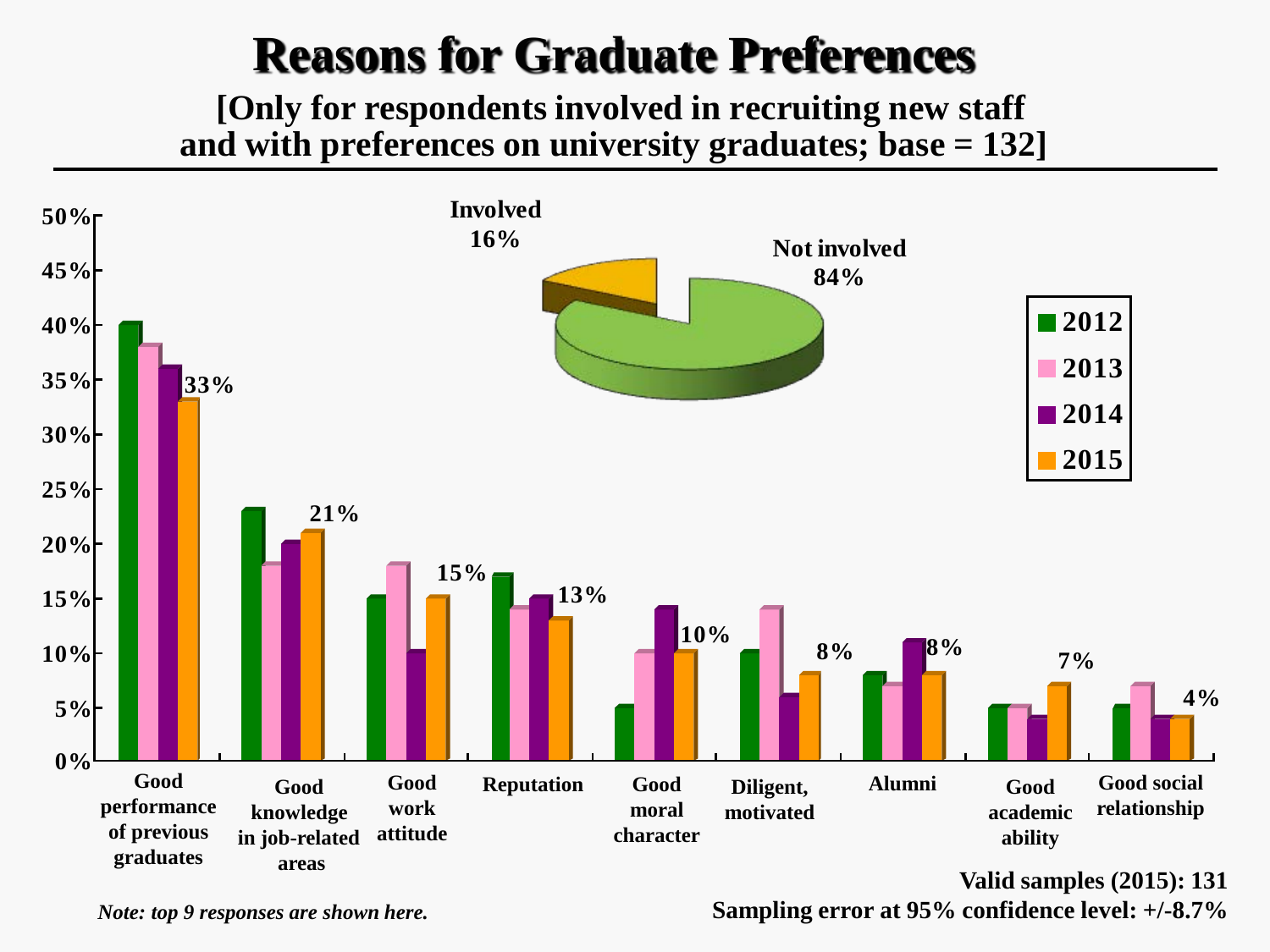### **Public Ratings of Universities**



**Year**